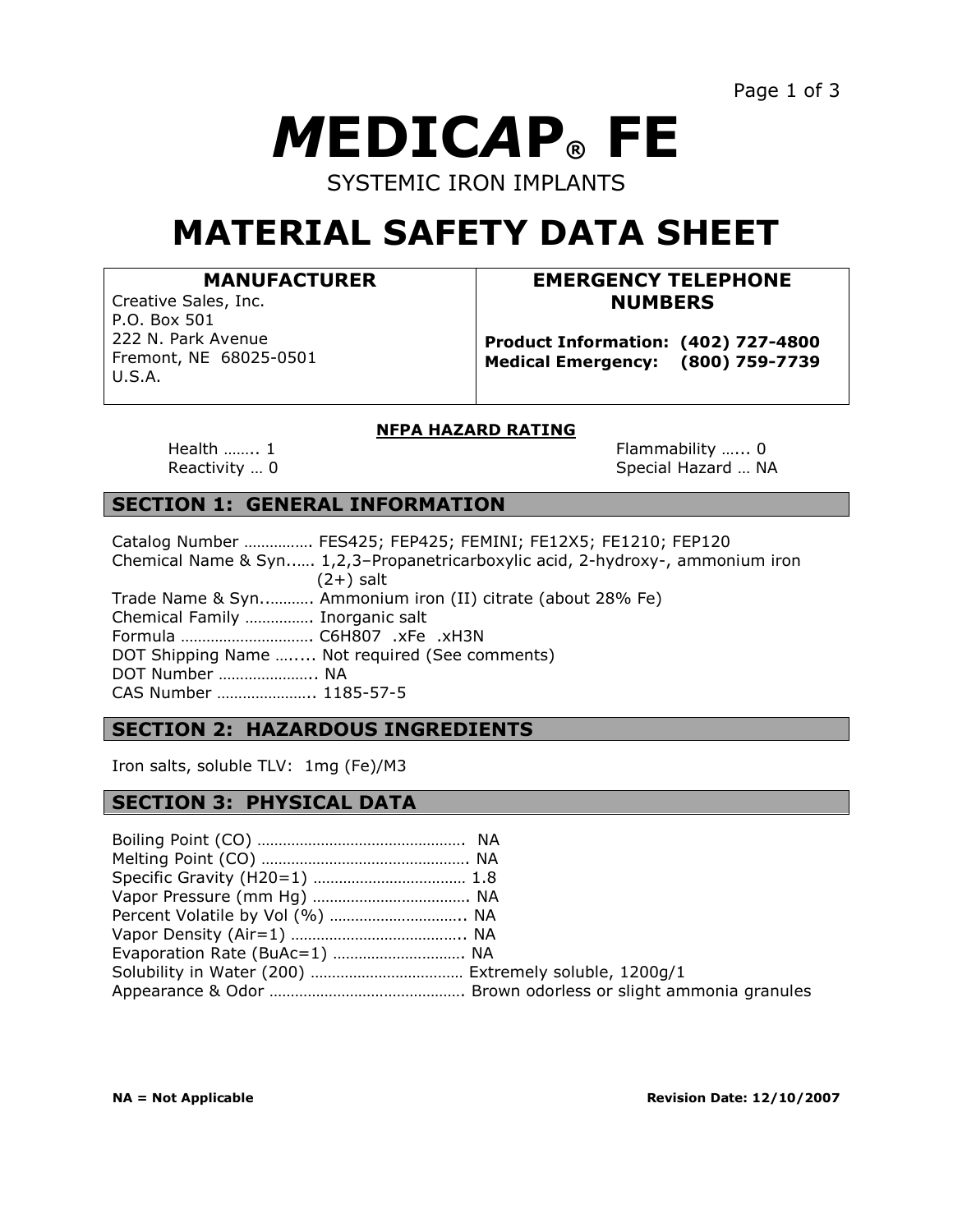### **SECTION 4: FIRE & EXPLOSION HAZARD DATA**

| Auto IgnitionTemperature  NA                                        |  |
|---------------------------------------------------------------------|--|
|                                                                     |  |
|                                                                     |  |
|                                                                     |  |
|                                                                     |  |
| Unusual Fire & Expl. Hazards  No unusual hazards have been reported |  |

NOTE: THE INFORMATION PROVIDED HEREIN REGARDING POTENTIAL HAZARDS OF USING OR STORING THIS PRODUCT WOULD BE APPLICABLE TO THE HANDLING OF THE CHEMICAL CONTAINED INSIDE THE ENCAPSULATED IMPLANT. UNDER NORMAL USE OF THE PRODUCT THERE SHOULD BE NO EXPOSURE OR CONTACT WITH THE ACTIVE INGREDIENT PER SE.

### **SECTION 5: HEALTH HAZARD DATA**

| ACGIH Threshold Limit Value  Soluble iron salt: 1mg (Fe)/M3, Probably lethal<br>Oral dose (human) 0.5-5 g/kg               |
|----------------------------------------------------------------------------------------------------------------------------|
|                                                                                                                            |
| Medical Cond. Aggravated by Exposure  Given orally, ferric and ferrous salts induce<br>Essentially the same toxic syndrome |
|                                                                                                                            |
|                                                                                                                            |
|                                                                                                                            |
| soap and water. Eyes: Flush with copius                                                                                    |
| amounts of water for 15 minutes. Get medical                                                                               |
| attention. If respiratory failure occurs, give<br>artificial respiration.                                                  |
|                                                                                                                            |

### **SECTION 6: REACTIVITY DATA**

| Hazardous Polymerization  Will not occur.               |  |
|---------------------------------------------------------|--|
| Conditions to Avoid (Re: Polymeriz.)  NA                |  |
| Hazardous Decomposition Products  NOX, FE+, ammonia gas |  |

### **SECTION 7: ENVIRONMENTAL PROTECTION PROCEDURES**

| if contact is experienced with more than 10 lbs.<br>of the contents of the encapsulated implants.<br>Use gloves, goggles and lab coat. Wash area<br>exposed with soap and water. |
|----------------------------------------------------------------------------------------------------------------------------------------------------------------------------------|
| Licensed treatment storage and disposal facility.                                                                                                                                |